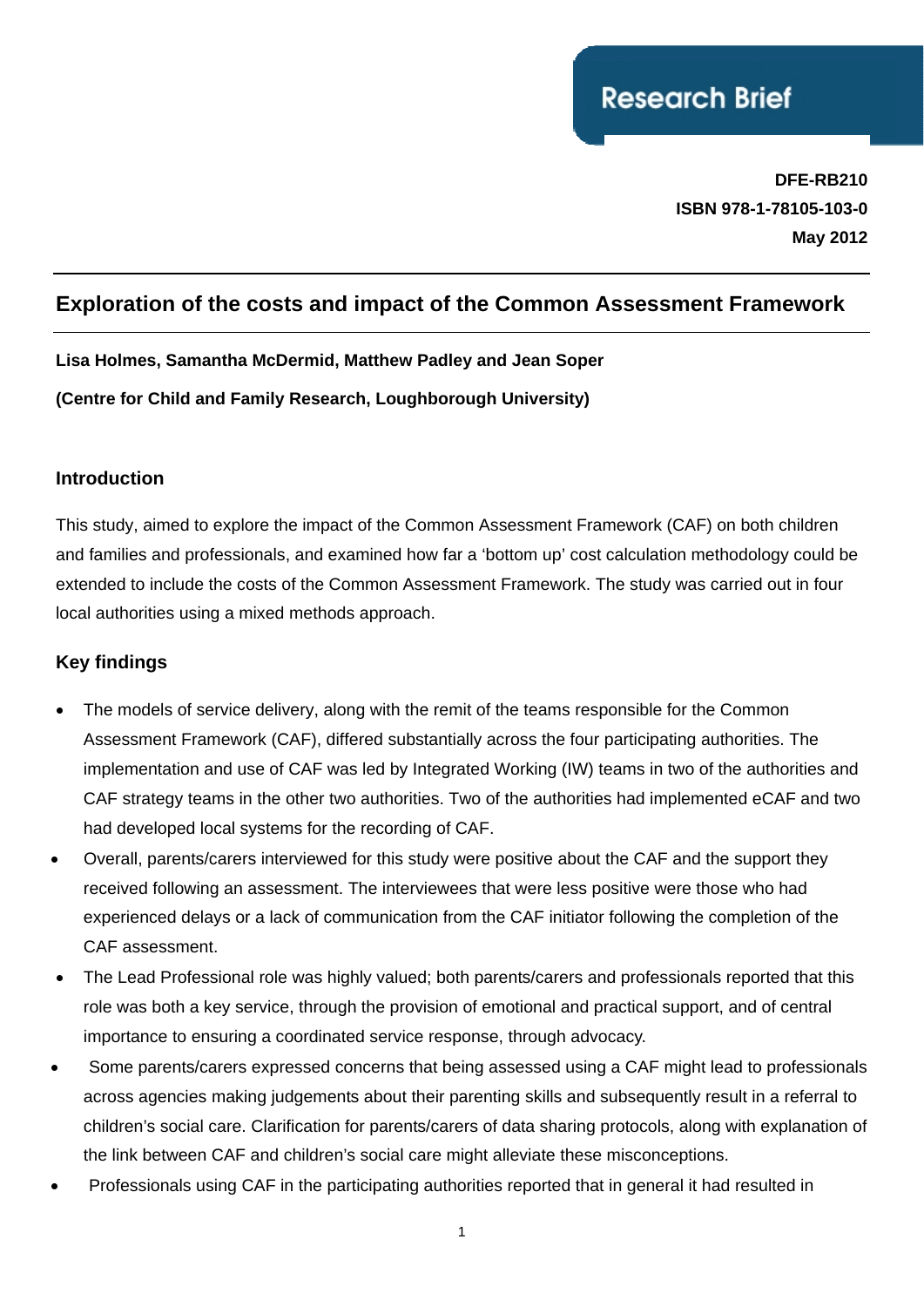increased professional awareness of the range of services available to meet the needs of children and families and had brought professionals together in new contexts.

- Professionals reported that the CAF helped them to gain a broader perspective of the needs of children and families: as a result this enhanced the potential to achieve positive outcomes.
- Professionals expressed concerns about duplication of recording when they considered the completion of the CAF assessment to overlap with their usual recording requirements. In these instances there was reluctance by workers to complete CAF assessments or volunteer to take on the Lead Professional role. Where CAF assessments had replaced prior reporting requirements professionals indicated that recording had been streamlined.
- The costs of a CAF varied according to the needs of the child and family, the type of professional undertaking the CAF or acting as Lead Professional, the type and number of services provided to children and families who have been assessed using CAF and the method by which CAF was recorded.
- Additional variations in unit costs across the CAF processes were identified. These were due to the range of salaries paid to professionals completing the CAF assessment or taking on the role of the Lead Professional. Higher unit costs were evident when the processes were undertaken by service managers, head teachers and educational psychologists.
- It was possible to use child level data for a small sample of children and families to calculate the costs of CAF over time. However, without the systematic collection and extraction of key data items it is not possible to fully understand the costs of providing support to children and families who have been assessed using CAF.
- The use of eCAF facilitated the electronic sharing of information across agencies: opportunities for data sharing were more limited in the authorities that had developed local recording systems.
- The CAF and Integrated Working teams expressed concerns that CAFs were being initiated for children who had previously met the thresholds for children's social care. They attributed this to the recent increases in referrals to children's social care and the subsequent capacity issues.

#### **Background**

The Common Assessment Framework (CAF) is a standardised approach for the assessment of children and their families, to facilitate the early identification of additional needs and to promote a coordinated service response. CAF is underpinned by an integrated approach to support and has been designed for use by all professionals working with children and families with additional needs, but who do not meet the threshold for more intensive interventions such as those associated with children's social care or safeguarding. Existing research suggests that CAF can lead to positive outcomes for children and families and help to enhance integrated working across the children's workforce (Gilligan and Manby, 2008; Norgate Traill and Osbourne, 2009; Easton, Morris and Gee, 2010).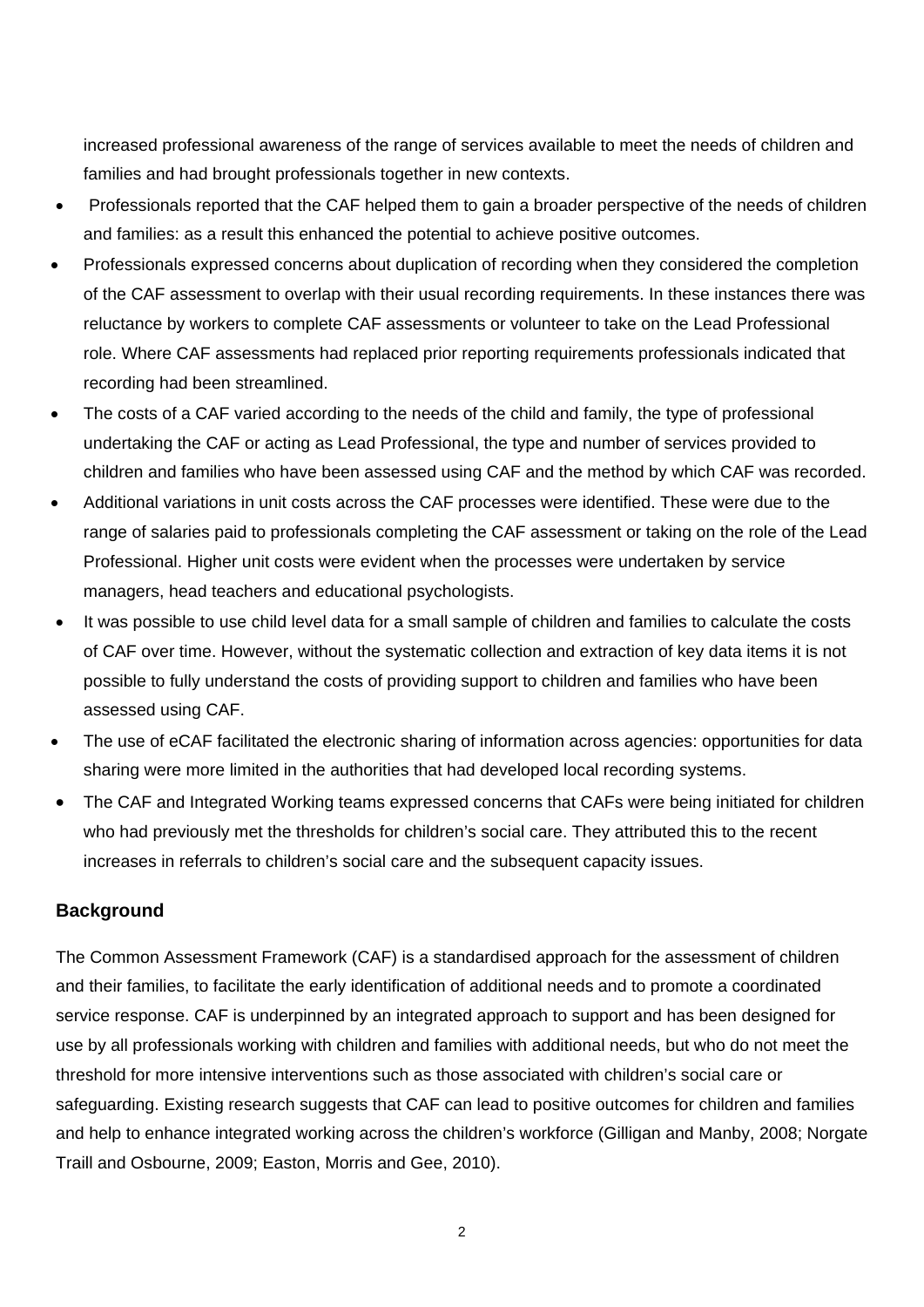Policy emphasis placed on early intervention and prevention has raised the prominence of CAF across all agencies working with children and families and many local authorities have created dedicated teams designed to support the implementation and use of CAF. However, concerns have been raised in recent years regarding the increased demand for all services for children and families, including those using CAF. At the time of completing this research report there is no universal system for the recording of CAF and it is currently not possible to ascertain a national picture regarding the numbers of children and families who have been assessed using a CAF, and the costs of supporting them. While local innovations continue to be developed by local authorities, it is not clear whether local authorities are able to systematically follow a child's pathway through CAF and children's social care services, as recommended by Professor Munro (Cm 8062).

## **Aims**

This exploratory study aimed to examine the costs and impact of the Common Assessment Framework and focused on four key areas:

- i. *The costs of the Common Assessment Framework*, including assessment activities; the role of the *Lead Professional*; and the role of *Team Around the Child meetings*;
- ii. *The services provided to children and families*, by examining the services they received following a CAF assessment and an exploration of how those services are recorded;
- iii. *The impact of the CAF on professionals,* including capacity issues, inter-agency and joint working, the numbers of CAFs being completed and how the assessments are recorded;
- iv. *The impact of CAFs on families,* including the views and experiences of a sample of parents/carers who have received an assessment, their perception of the process and what impact the CAF assessment and the provision of services has had on them.

#### **Methodology**

The research was carried out in two phases. In Phase 1, focus groups and research project set up interviews/discussions were carried out with 20 personnel from the teams responsible for CAF in the four participating local authorities. Phase 2 consisted of:

- Additional focus groups conducted with 61 professionals from a range of different agencies using CAF;
- An online survey completed by 237 professionals that had recently completed a CAF assessment or were currently acting as a Lead Professional for a CAF case;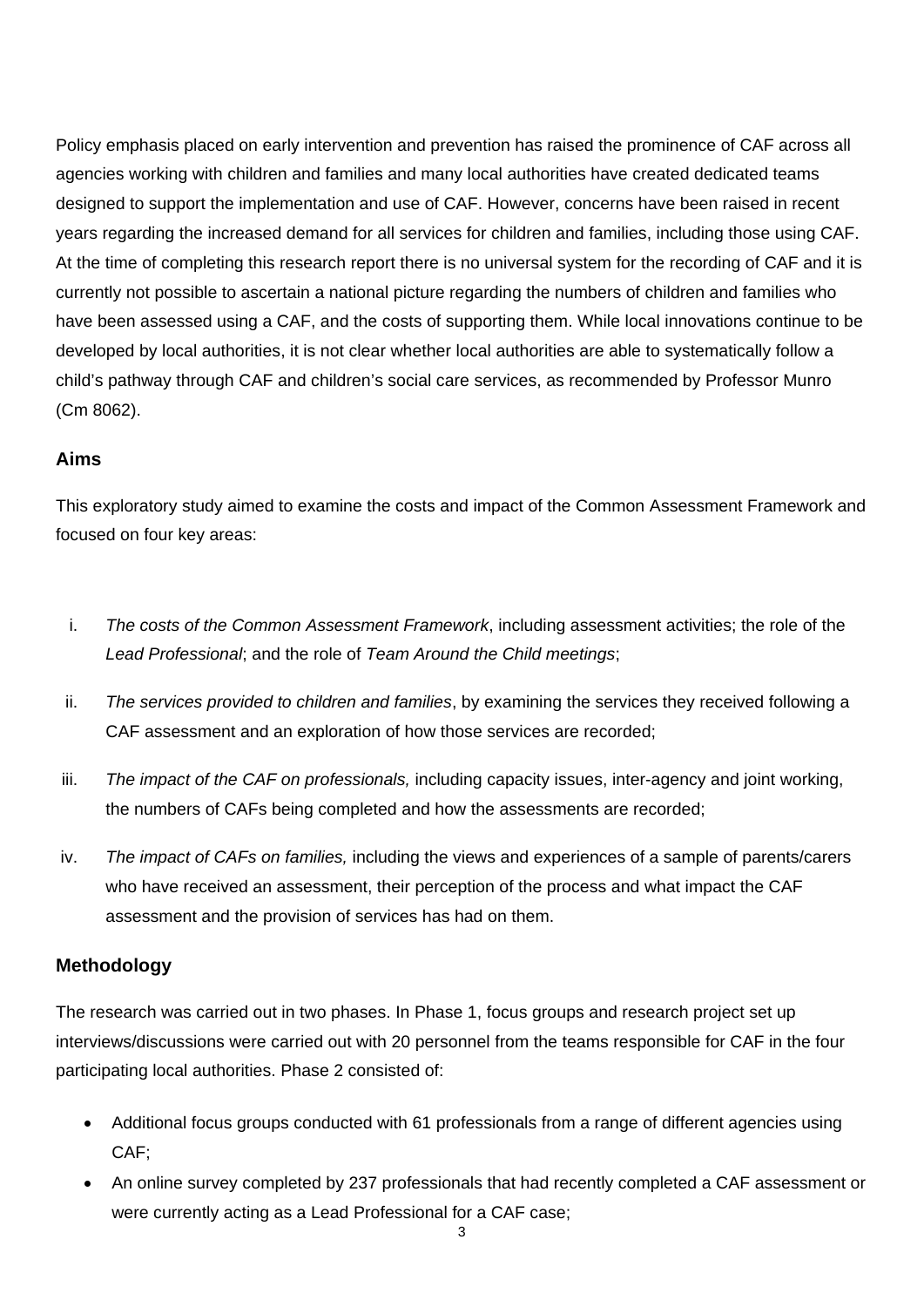- Interviews with 29 parents or carers that had been assessed using the CAF; and
- Collection of child level data items for a sample of 20 families in each of the four local authorities.

The bottom-up costing methodology used in the study uses 'time use activity data' (collected as part of the online surveys) as the basis of building up unit costs. These time use data are applied to salaries and overhead costs to calculate unit costs.

# **Findings**

#### *The impact of CAF on children and families*

- The majority (23) of the interviewed parents/carers were positive about the Common Assessment Framework. The parents/carers reported that CAF enabled them to access the support they needed and facilitated a coordinated response to the support.
- Six interviewees reported that they had not received any feedback on the outcome of the CAF assessment nor had they received any support or services subsequent to the assessment being completed. These interviewees did not consider the CAF to have been beneficial.
- The Lead Professional role was highly regarded and valued by the parents/carers. The Lead Professional provided both practical and emotional support to families and undertook an advocacy role on their behalf.
- Around half of the parents/carers who were interviewed (14) had attended a Team Around the Child (TAC) meeting. Those who were most positive about the TAC meetings were those where the TAC had resulted in an action plan or where new ideas or suggestions about how the child and family might best be supported were made. The interviewees were less positive about TAC meetings that were perceived to be a review or a meeting to 'catch up' on what had been happening.
- A small number of the parents/carers raised concerns about the link between the CAF and children's social care and the potential for their child and family to be subject to increased stigma or scrutiny as a result of having been assessed using a CAF.
- The parents/carers emphasised the need to ensure that their views are both listened to and acted upon in a way that was most appropriate for them and their family.

#### *The impact of CAF on professionals*

- Professionals across a range of agencies participating in the study agreed that they were well supported by the CAF and Integrated Working teams.
- Professionals reported that in general CAF had resulted in an increased awareness of the range of services available and had brought professionals together in new contexts. However, some barriers to inter-agency working were identified including differences in agency cultures and information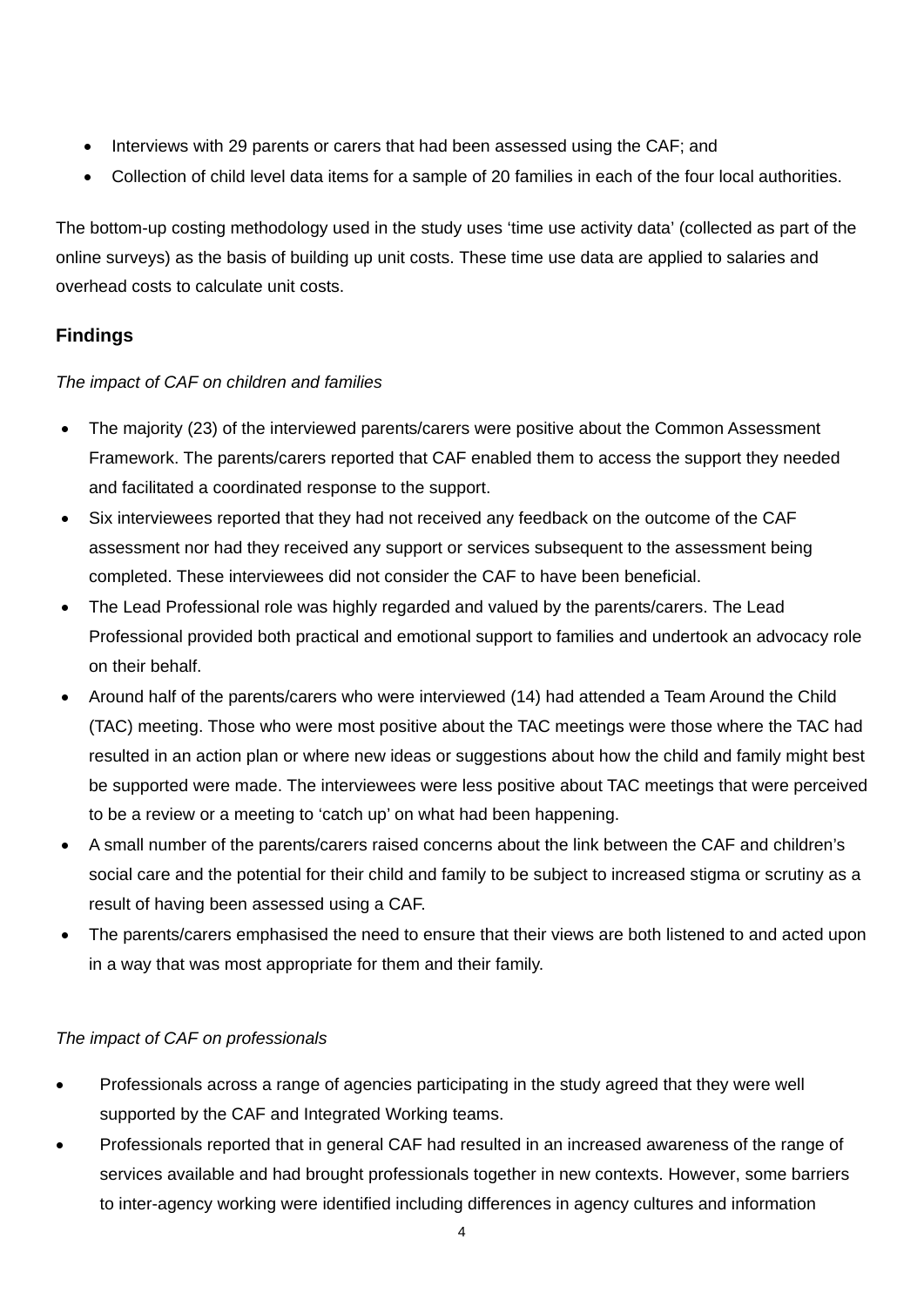sharing protocols, along with perceived tensions between 'CAF professionals' and those from children's social care.

- Although there was consensus about the intentions *underpinning* CAF, in practice there was a lack of clarity amongst professionals regarding the *purpose* of CAF: in each of the local authorities CAF was being used both as a means of accessing services *and* as an assessment of children's needs below children's social care thresholds.
- Professionals participating in the study commented that CAF, including the assessment activities, the Lead Professional duties and the Team Around the Child (TAC) meetings had increased workload demands, in particular with regard to increased paperwork and additional procedures. Professionals in each of the local authorities acknowledged that in some instances they would not complete a CAF assessment, or volunteer to take on the role of the Lead Professional, because of the workload implications.
- Time was also frequently cited as a barrier to producing high quality assessments, especially where it was considered that there was insufficient time to work directly with the children and families.
- While there were some perceived difficulties associated with the role of Lead Professional, focus group participants viewed this as *the* key role in establishing a clear action plan with children and families and working towards these targets with other professionals.
- Participants reported that there was a need for training in assessment skills, especially for those who would not have had this type of training in their own professional practice.

#### *The costs of CAF*

- Although the ways in which the Common Assessment Framework was implemented differed across the four participating authorities, it has been possible to develop a generic CAF process model to calculate the unit costs of CAF. These are: Process 1: Intention to complete a CAF; Process 2: Complete CAF assessment; Process 3: Team Around the Child meeting; Process 4: Provision of ongoing support; Process 5: Close CAF.
- The unit costs of the CAF processes have been calculated using a 'bottom up' approach. This method uses 'time use activity data' to build up costs over time, by identifying the number and frequency of activities occurring over a specific time period.
- The unit costs for each of the CAF processes were calculated using the salary information for each type of professional undertaking CAF in the four participating local authorities. The average unit costs for the five CAF processes are detailed in Table 1 below.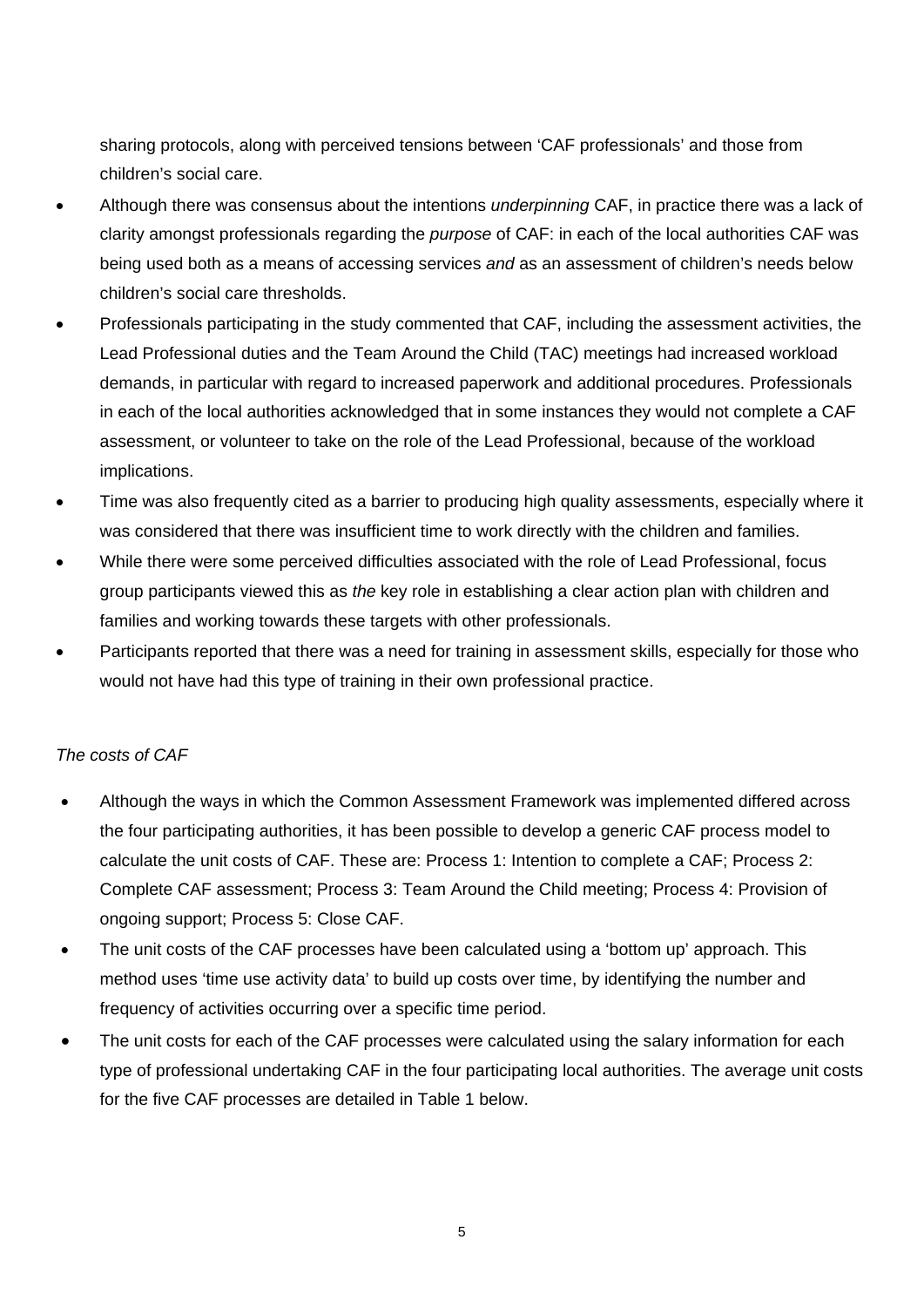**Table 1: Average unit costs for the five CAF processes (for London and Out of London authorities)** 

|                                                                        |        | Cost(E)                                                |                                                     |                                  |                                        |                                                                                     |                                |
|------------------------------------------------------------------------|--------|--------------------------------------------------------|-----------------------------------------------------|----------------------------------|----------------------------------------|-------------------------------------------------------------------------------------|--------------------------------|
|                                                                        |        | Process 1:<br>Intension to<br>complete a<br><b>CAF</b> | Process 2:<br><b>CAF</b><br>assessment<br>completed | Process 3:<br><b>Initial TAC</b> | Process 3:<br>Subsequent<br><b>TAC</b> | Process 4:<br><b>Provision of</b><br>ongoing<br>support: unit<br>costs per<br>month | Process 5:<br><b>Close CAF</b> |
| Standard costs for London and Out of London authorities                |        |                                                        |                                                     |                                  |                                        |                                                                                     |                                |
| Average<br>costs for all<br>professionals<br>Out of<br>London<br>Costs | Mean   | 22                                                     | 204                                                 | 223                              | 197                                    | 165                                                                                 | 84                             |
|                                                                        | Median | 16                                                     | 203                                                 | 199                              | 190                                    | 162                                                                                 | 71                             |
| Average<br>costs for all<br>professionals<br>London<br>Costs           | Mean   | 25                                                     | 253                                                 | 245                              | 226                                    | 165                                                                                 | 93                             |
|                                                                        | Median | 18                                                     | 230                                                 | 225                              | 222                                    | 162                                                                                 | 81                             |

- The seniority and therefore, the salary of the professional undertaking the CAF process was identified as a key driver for the overall costs of the CAF.
- Previous research carried out by CCFR has identified variations in the time taken to complete, and therefore, the cost of, activities associated with the provision of child welfare services. While the majority of variations in the data in this study were not statistically significant, there were identifiable variations related to two key areas: the CAF process (including the type of recording method used in the authority, the use of resource panels and the membership of the TAC meeting), and those associated with the children's needs.
- The data suggest that some efficiencies may be produced through the implementation of a universally accessible recording system for CAF such as eCAF.

#### *Making use of cost calculations*

The research team identified a set of child level data items that were necessary to make use of the unit cost estimations and to explore the possibility of aggregating costs and following a child's journey. These data items included: the needs of the children and families; dates of assessments and TAC meetings; and services accessed by the children and families.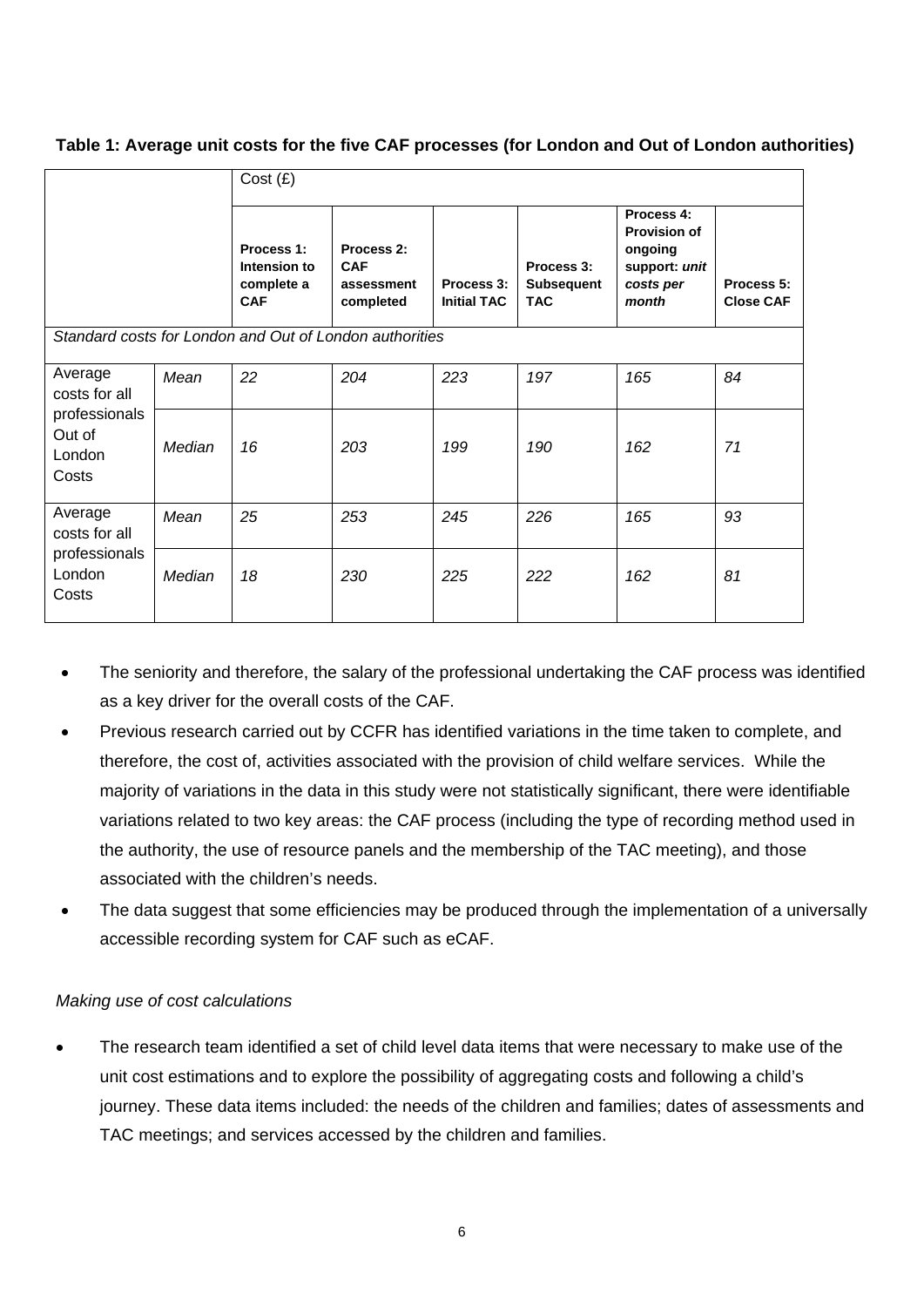- During the research many of the required data items were not necessarily routinely recorded or extractable at an individual child level. There was also variability across the authorities, depending on the method of recording CAFs.
- Unit costs and anonymised data were used to calculate the costs of undertaking a CAF with the 21 sample children and families included in the child level data collection. The costs ranged between £743 and £2,130 for the six month time period, and the average (mean cost) was £1,515. Costs varied according to the needs of the children, the type of professional undertaking the CAF processes and the recording system used within the local authority.

## **Implications for policy and practice**

There is evidence from the participating authorities that the national economic situation at the time of writing had impacted on the availability of services. Both professionals and parents/carers reported that a number of services had either reduced their capacity or were no longer available. This potential shortfall in services coupled with any increase in the number of CAF referrals and an increased demand on children's social care emphasise the need for consideration of the allocation of resources and the longer term impact on children and families if they do not receive the support and services to meet their needs.

Difficulties were identified in extracting child level data items from systems and linking it across CAF and children's social care systems. Although there are difficulties and limitations with the current arrangements, this study has highlighted the potential use and advantages of professionals from a range of agencies being able to access a single electronic CAF record for a child and their family.

If local systems were developed to facilitate the appropriate matching of cases across CAF and children's social care systems, local authorities could make use of the data to demonstrate the value of early intervention and preventative services, both in terms of outcomes and costs.

This study identified positive messages about CAF both from parents/carers and professionals. The parents/carers highlighted the importance of the role of the Lead Professional in supporting their needs and how CAF had facilitated sharing of information across agencies. Parents/carers also highlighted frustrations when there was a lack of follow up after a CAF assessment.

Professionals reported that the use of the CAF had helped them gain a broader understanding of the needs of children and families. Some professionals reported concerns about the bureaucracy associated with the CAF processes. These tended to be incidences where the CAF had been used as a means of referral for a single service, suggesting its use in this respect could be reviewed.

7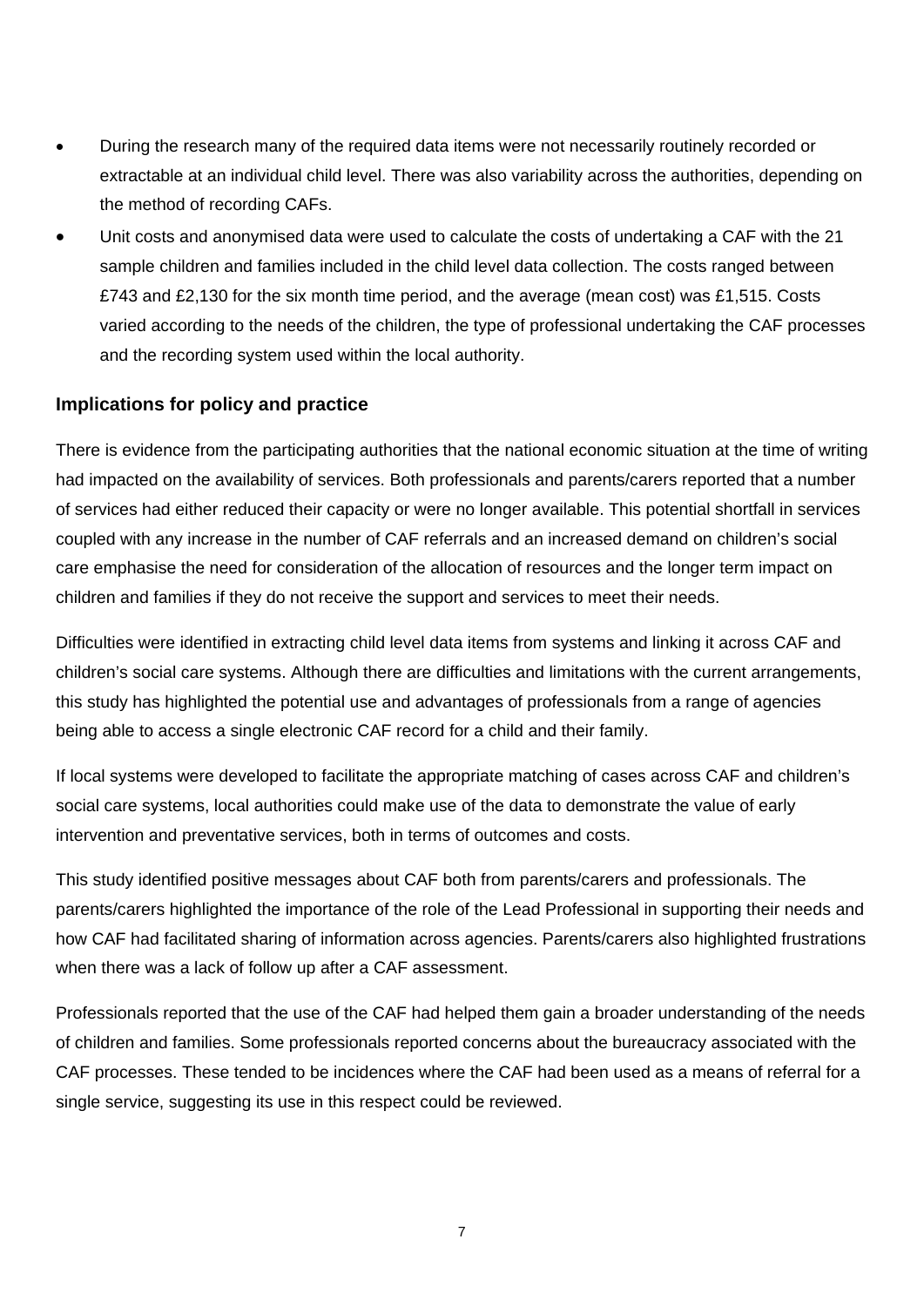The research found, however, that investment in terms of time and resources is required to implement the CAF.

## **Conclusion**

This study found that both professionals using a CAF and families who have been assessed using it have a positive view of certain aspects of the CAF. In particular the parents/carers cited the importance of a Lead Professional working as an advocate. They also highlighted that the CAF assessment negated the need for them to 'tell their story' to a range of professionals in order to access the range of support and services that they may require. The professionals who participated in the focus groups considered CAF to have progressed inter-agency working.

However, for CAF to work effectively substantial investment was required both in terms of expenditure and time to embed the framework in practice across the range of agencies. The research found that professionals and families were in favour of the data sharing that eCAF facilitated. This research study coincided with the early stages of the roll out of a pilot National eCAF system (Department for Education, 2011a). Professionals within the CAF and IW teams reported that they were optimistic about the potential of a National system.

At the time of completing this research report there is no universal and/or systematic approach to recording CAFs or to linking the data to social care management information systems. A national recording system for CAF, National eCAF, was in the early stages of roll out to 27 local authorities and national voluntary organisations (Department for Education, 2011a). However, after a period of consultation the government announced in December 2011 that National eCAF was to be decommissioned by May 2012 (Department for Education, 2011b).

While it has been possible to extend the research cost methodology to include the CAF, without the systematic collection and extraction of child level data items it is not possible to follow children's journeys and to build up a national evidence base to inform strategic planning and commissioning of early intervention and prevention services.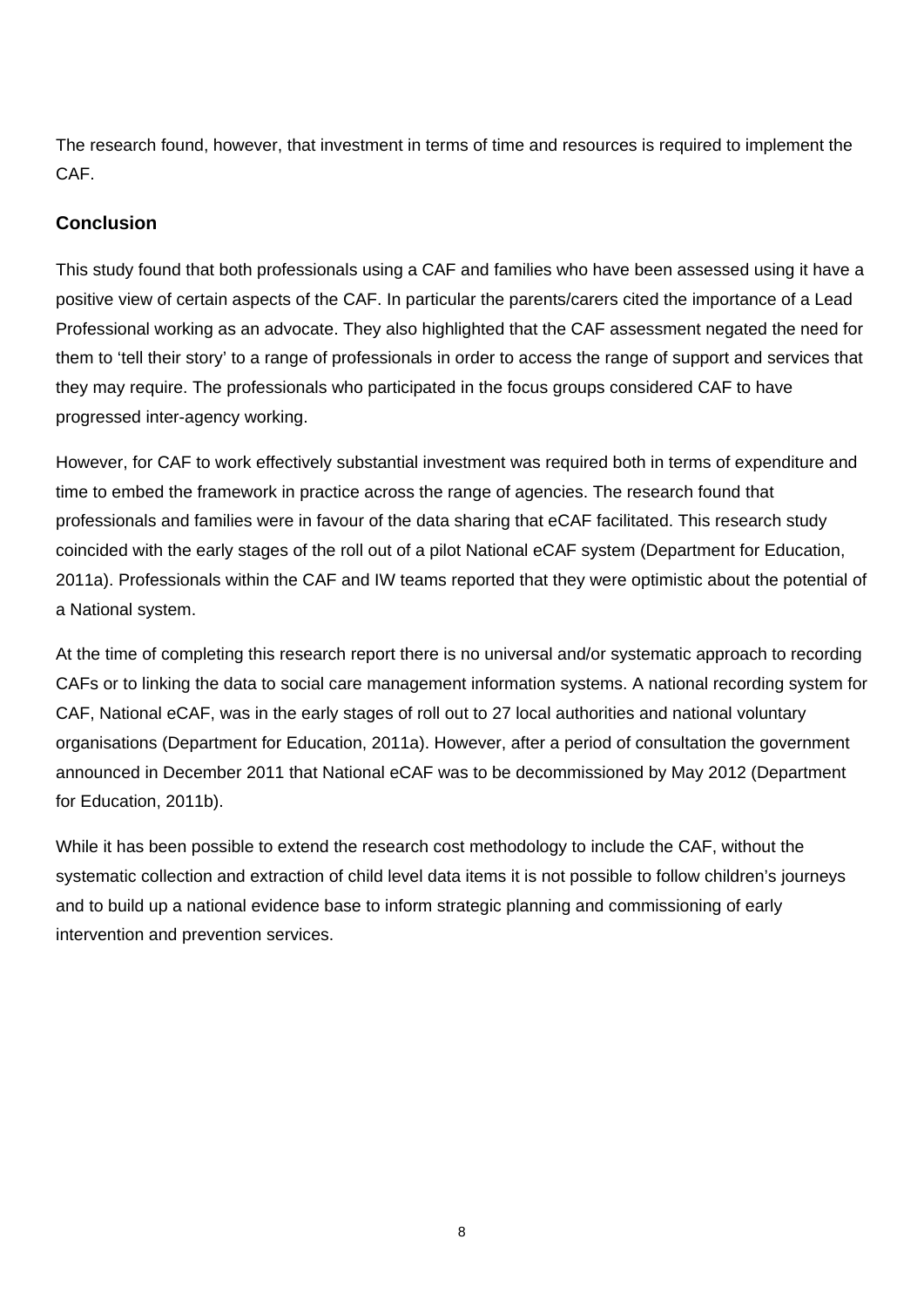# **References**

Cm 8062 (2011) *The Munro Review of Child Protection Final report: A Child Centred Approach.* London: Department for Education.

Department for Education (2011a) *National eCAF,* Available online at: [http://www.education.gov.uk/childrenandyoungpeople/strategy/integratedworking/caf/a0072820/national](http://www.education.gov.uk/childrenandyoungpeople/strategy/integratedworking/caf/a0072820/national-ecaf)[ecaf,](http://www.education.gov.uk/childrenandyoungpeople/strategy/integratedworking/caf/a0072820/national-ecaf) last accessed 03/04/12.

Department for Education (2011b) *National eCAF*, Available online at: [http://www.education.gov.uk/childrenandyoungpeople/strategy/integratedworking/caf/a0072820/nationaleca](http://www.education.gov.uk/childrenandyoungpeople/strategy/integratedworking/caf/a0072820/nationalecaf) [f](http://www.education.gov.uk/childrenandyoungpeople/strategy/integratedworking/caf/a0072820/nationalecaf)**,** last accessed 03/04/12.

Easton, C., Morris, M. and Gee, G. (2010) *LARC2: Integrated Children's Services and the CAF Process.* Slough: National Foundation for Educational Research.

Gilligan, P. and Manby, M. (2008) 'The Common Assessment Framework: does the reality match the rhetoric?' *Child and Family Social Work 13,* 2, 177-187.

Norgate, R., Traill, M. and Osbourne, C. (2009) Common Assessment Framework (CAF) – early views and issues. *Educational Psychology in Practice 25,* 2, 139-150.